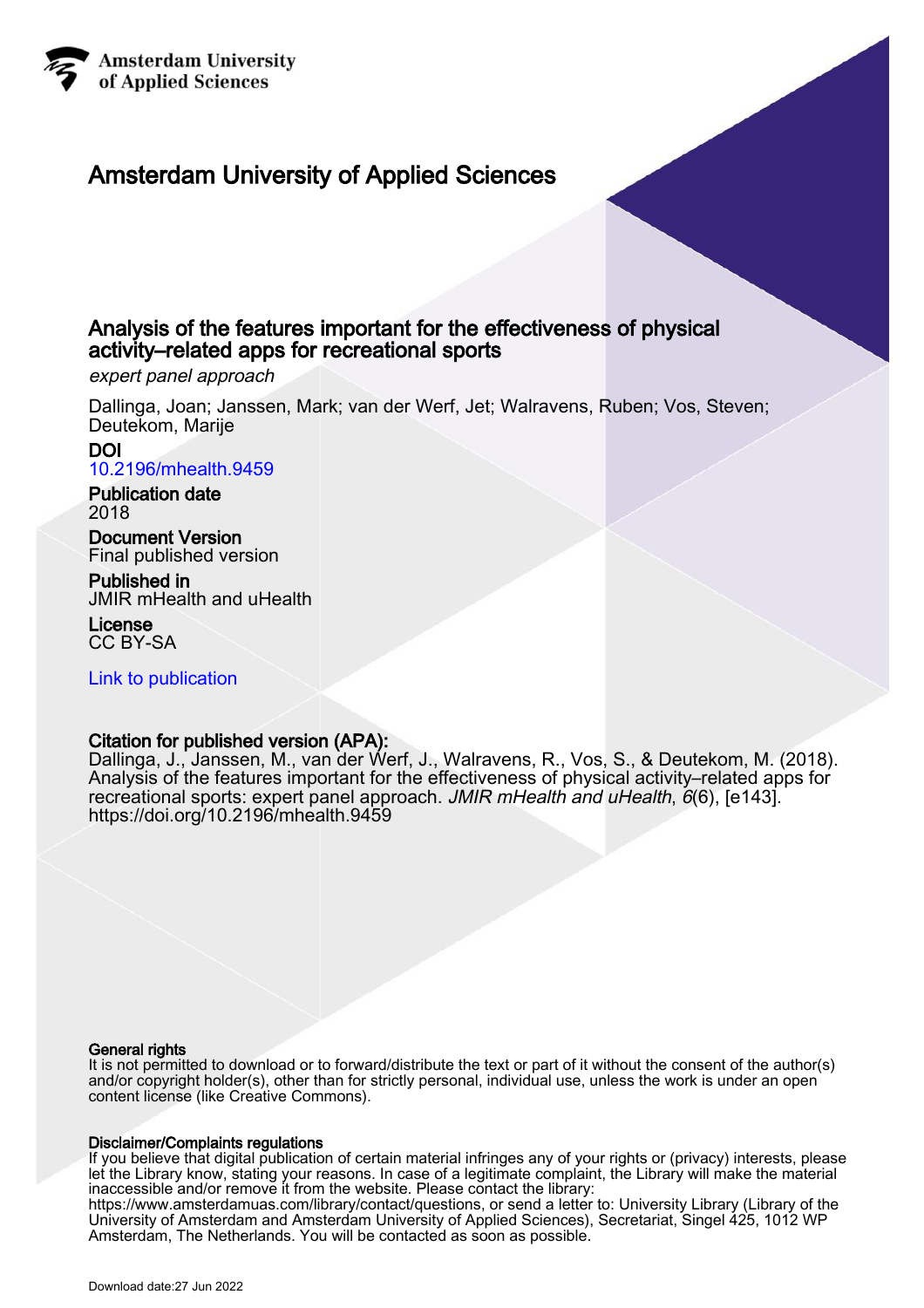# **Original Paper**

# Analysis of the Features Important for the Effectiveness of Physical Activity–Related Apps for Recreational Sports: Expert Panel Approach

Joan Dallinga<sup>1,2</sup>, PT, PhD; Mark Janssen<sup>3,4</sup>, MSc; Jet van der Werf<sup>1</sup>, MSc; Ruben Walravens<sup>3</sup>, MA; Steven Vos<sup>3,4\*</sup>, PhD; Marije Deutekom<sup>1,2\*</sup>, PhD

<sup>3</sup>School of Sport Studies, Fontys University of Applied Sciences, Eindhoven, Netherlands

\* these authors contributed equally

#### **Corresponding Author:**

Joan Dallinga, PT, PhD Faculty of Sports and Nutrition Amsterdam University of Applied Sciences Dr Meurerlaan 8 Amsterdam, 1067 SM **Netherlands** Phone: 31 621156682 Email: [j.m.dallinga@hva.nl](mailto:j.m.dallinga@hva.nl)

# *Abstract*

**Background:** A large number of people participate in individual or unorganized sports on a recreational level. Furthermore, many participants drop out because of injury or lowered motivation. Potentially, physical activity–related apps could motivate people during sport participation and help them to follow and maintain a healthy active lifestyle. It remains unclear what the quality of running, cycling, and walking apps is and how it can be assessed. Quality of these apps was defined as having a positive influence on participation in recreational sports. This information will show which features need to be assessed when rating physical activity–related app quality.

**Objective:** The aim of this study was to identify expert perception on which features are important for the effectiveness of physical activity–related apps for participation in individual, recreational sports.

**Methods:** Data were gathered via an expert panel approach using the nominal group technique. Two expert panels were organized to identify and rank app features relevant for sport participation. Experts were researchers or professionals in the field of industrial design and information technology (technology expert panel) and in the field of behavior change, health, and human movement sciences who had affinity with physical activity–related apps (health science expert panel). Of the 24 experts who were approached, 11 (46%) agreed to participate. Each panel session consisted of three consultation rounds. The 10 most important features per expert were collected. We calculated the frequency of the top 10 features and the mean importance score per feature (0-100). The sessions were taped and transcribed verbatim; a thematic analysis was conducted on the qualitative data.

**Results:** In the technology expert panel, applied feedback and feedforward (91.3) and fun (91.3) were found most important (scale 0-100). Together with flexibility and look and feel, these features were mentioned most often (all n=4 [number of experts]; importance scores=41.3 and 43.8, respectively). The experts in the health science expert panels a and b found instructional feedback (95.0), motivating or challenging (95.0), peer rating and use (92.0), motivating feedback (91.3), and monitoring or statistics (91.0) most important. Most often ranked features were monitoring or statistics, motivating feedback, works good technically, tailoring starting point, fun, usability anticipating or context awareness, and privacy (all n=3-4 [number of experts]; importance scores=16.7-95.0). The qualitative analysis resulted in four overarching themes: (1) combination behavior change, technical, and design features needed; (2) extended feedback and tailoring is advised; (3) theoretical or evidence base as standard; and (4) entry requirements related to app use.

<sup>&</sup>lt;sup>1</sup> Faculty of Sports and Nutrition, Amsterdam University of Applied Sciences, Amsterdam, Netherlands

<sup>&</sup>lt;sup>2</sup> Faculty of Health, Sports and Social Work, Inholland University of Applied Sciences, Haarlem, Netherlands

<sup>&</sup>lt;sup>4</sup>Department of Industrial Design, Eindhoven University of Technology, Eindhoven, Netherlands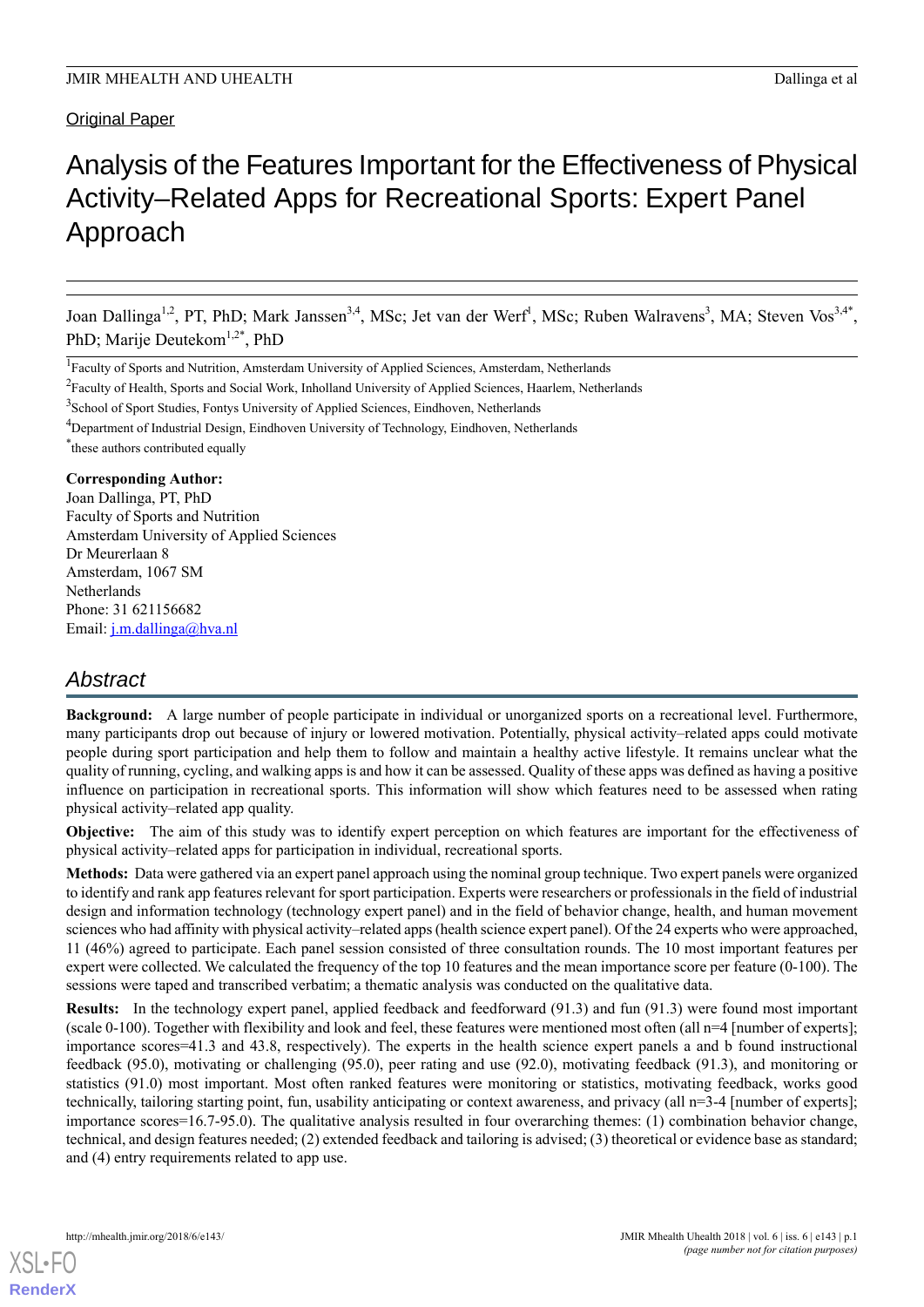**Conclusions:** The results show that a variety of features, including design, technical, and behavior change, are considered important for the effectiveness of physical activity–related apps by experts from different fields of expertise. These insights may assist in the development of an improved app rating scale.

*(JMIR Mhealth Uhealth 2018;6(6):e143)* doi[:10.2196/mhealth.9459](http://dx.doi.org/10.2196/mhealth.9459)

#### **KEYWORDS**

mobile applications; exercise; healthy lifestyle; mHealth; measures; health behavior; features

## *Introduction*

#### **Recreational Sport Participation**

Starting with and maintaining physical activity (PA) is a challenge for many citizens. We see that in the United States and Europe, physical inactivity and sedentary behavior are increasing, causing health-related problems such as decreased quality of life and increase in health care costs [\[1](#page-10-0)]. Potentially, participation in sports can contribute to a more healthy lifestyle [[2](#page-10-1)[-6](#page-10-2)]. However, participation rates are also quite low, with 59% of European citizens exercising or playing a sport less than once a week [\[7](#page-10-3)]. In the Netherlands, the situation is slightly more positive, with 44% of Dutch citizens participating in sports less than once a week or never [[8\]](#page-10-4). Of the citizens that participate in recreational sports in the United States and Europe, a large number of people participate in individual or unorganized sports (eg, running and cycling) [[9-](#page-10-5)[13](#page-10-6)]. In the Netherlands, the participation in recreational individual sports such as running, cycling, walking, and fitness is increasing as well [\[8](#page-10-4)]. A large part of these participants are beginners or less experienced. These individual sports are often practiced in lighter nonclub-organized settings (leisure time sport participation that allows for a flexible experience) or individually [[14\]](#page-10-7). In the latter, there exist no or limited support and guidance of a trainer or coach. Therefore, these individual athletes are at risk of injuries or loss of motivation and hence dropping out and therefore decreasing PA [\[15](#page-10-8)]. Substantial guidance is necessary to prevent injuries and to stay motivated to participate in sports, especially among beginner and less experienced participants [[16](#page-11-0)[,17](#page-11-1)].

#### **Potential of Physical Activity–Related Apps**

Potentially PA–related apps could motivate these people during sport participation and help them to follow and maintain a healthy and active lifestyle. Mobile health (mHealth)–related apps are popular; in 2016, the app stores displayed 105,000 (Google Play) and 126,000 (Apple Play Store) mHealth-related apps in health and fitness and medical categories [\[18](#page-11-2)]. In recent years, a large number of PA–related apps have been developed for people in individual sports, and every day, new apps are being launched in the app stores [[19,](#page-11-3)[20](#page-11-4)]. Previous research shows that approximately 50% to 75% of (event) runners use a running app [\[15](#page-10-8),[21\]](#page-11-5). Cycling and walking apps are gaining in popularity as well. For instance, Strava (an app for running and cycling) has millions of users and the number of users increases each month. [[22](#page-11-6)[-24](#page-11-7)]. In contrast to the published data available on the use of running and cycling apps, little is known about the use of walking apps.

 $XS$ -FO **[RenderX](http://www.renderx.com/)** These running, cycling, or walking apps provide possibilities to support people in participation in exercise and sports (such as monitoring activities, setting goals, and comparing your results to others) [\[25](#page-11-8),[26\]](#page-11-9). However, the question is whether the quality of currently available apps is sufficient to support recreational sport participants. An analysis of the quality of apps and knowledge about which app features matter the most is necessary to determine whether apps have added value.

#### **Assessment of Physical Activity–Related Apps**

The quality of PA–related apps has been evaluated in various manners in previous research. Some studies have examined if and how many behavior change techniques (BCT's) are applied in current health– or PA–related apps by using an app taxonomy of Abraham and Michie [\[26](#page-11-9)[-30](#page-11-10)]. Results showed that only a small amount of BCT's (mean number of 3.7-8 BCT's) are applied in PA or healthy nutrition apps [\[26](#page-11-9),[28,](#page-11-11)[30](#page-11-10)]*.* Content analyses of apps also showed that the evidence base of currently available health and fitness apps is limited [\[31](#page-11-12)[-33](#page-11-13)]. A recent study evaluated if and how gamification was used in health and fitness apps [[34\]](#page-11-14). They showed that gamification features were often used in popular apps; however, low adherence to professional guidelines or industry standard for gaming was found [[34\]](#page-11-14). Other app rating scales have been developed as well, such as the Mobile App Rating Scale (MARS) and an app rating scale for exercise apps [[35,](#page-11-15)[36](#page-11-16)]. The MARS was developed for classifying and assessing the quality of mHealth apps [[35\]](#page-11-15). In general, moderate quality scores were found for mental health and wellbeing apps and weight management apps [\[35](#page-11-15)[,37](#page-11-17)]. The app rating scale for exercise apps developed by Guo et al (2017) was based on exercise prescriptions developed by the American College of Sports Medicine (ACSM) for aerobic exercise, strength and resistance, and flexibility [[36\]](#page-11-16). On the basis of this scale, low scores (maximum 35 out of 70 points) were found for the tested exercise apps [[36\]](#page-11-16). Another method to evaluate the quality of PA–related apps is by assessing technical features or design. The mHealth taxonomy of Olla and Shimskey examines features such as data management, user interface, and device type [\[38](#page-11-18)]. The MARS evaluated technical features as well, such as having an app community and containing data protection using a password [[35\]](#page-11-15). However, these technical features were not included in the quality score of the app.

In summary, a variety of app features have been examined in current app rating scales, including design, technical, and behavior change features. In some of these rating scales (eg, MARS and taxonomy of Abraham and Michie) [[29](#page-11-19)[,35](#page-11-15)], all app features are considered evenly important, whereas the rating scale developed by Guo et al applied a weighting to the items [[36\]](#page-11-16). The time allocated to different components (aerobic exercise, strength and resistance, and flexibility) of a standard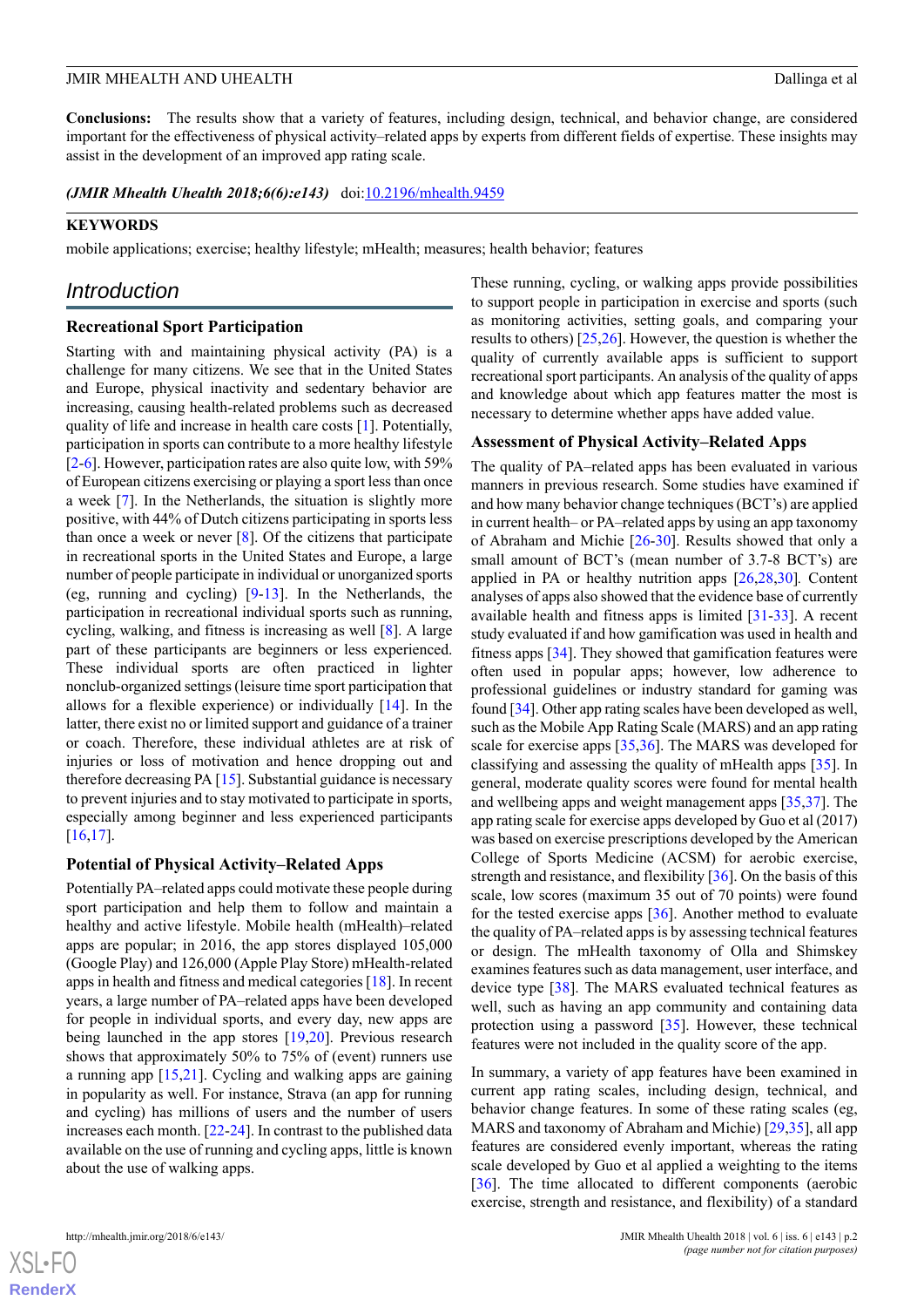exercise program for health and fitness (ACSM guidelines) was used to weigh the items [[36\]](#page-11-16).

#### **Problem Statement**

This study is innovative in two ways: the incorporation of experts' opinions (instead of based on literature or theories on behavior change) and the assessment of the importance of features (instead of only the presence of features). It remains unclear how the quality of running, cycling, and walking apps, defined as having a positive influence on participation in recreational sports, can be assessed. We do not know if some app features may be more important than others for participation in recreational sports and if a weighing should be applied. In addition, there is currently no PA–related app rating scale that scores design, technical, and behavior features. Currently available app rating scales are based on literature or theories on behavior change but do not take into account the opinion of experts regarding the importance of app features. In this study, experts were defined as researchers or professionals in the field of behavior change, psychology, health, and human movement sciences, as well as industrial designers and information technologists. Their knowledge of and experience with design and evaluation of PA–related apps is deemed to be very valuable. The obtained additional information regarding the rating of features can be used in the development of an improved PA–related app check list.

#### **Objective**

Therefore, the aim was to identify expert perception on which features are important for the effectiveness of PA–related apps for participation in individual, recreational sports.

# *Methods*

#### **Design**

The data were gathered via an expert panel approach in which the nominal group technique (NGT) was used [[39\]](#page-12-0). Two expert panels were organized to identify and rank app features relevant for effectiveness of PA–related apps for participation in individual, recreational sports. This NGT was chosen for this study as it provides the possibility to identify problems and gain more insight in a topic by quantifying opinions of participants in a democratic way [\[39](#page-12-0),[40\]](#page-12-1)*.* In addition, the NGT includes a structured group process and can be used to generate and rank ideas for group discussion, to reach consensus, and to engage group members to solve a problem [[41\]](#page-12-2). The NGT was proven evenly effective as other methods in terms of accuracy, idea selection, and satisfaction with the process, such as face-to-face meetings, Delphi method, and interactive groups [\[42](#page-12-3),[43\]](#page-12-4). Moreover, a previous study showed that it was an effective and efficient tool to generate ideas and to develop consensus in a group of experts [[44\]](#page-12-5). Small and rather homogeneous groups are preferred in using NGT [\[45](#page-12-6)].

#### **Participants**

A total of 12 experts for each panel (24 experts in total) were recruited and approached, taking into account dropout, among others, because of time constraints. Convenience sampling was used to recruit the experts. These experts were selected based

on their experience, expertise, and perception concerning PA–related apps [\[39](#page-12-0)]. All experts needed to have a Master's degree. Two types of experts were selected for these two panels. Inclusion criteria for the first group (technology expert panel) included scientific background in information and communication technology (ICT), service design, industrial design, or research through design (or other comparable fields). Inclusion criteria for the second group (health science expert panel) included (1) Scientific background in behavioral, psychological, health, or human movement sciences (or other comparable fields) *or* professional experience in these domains and (2) Research *or* professional experience (at least 3 years) with PA–related apps. This way, knowledge and expertise from different disciplines was collected. This study was part of a larger research project called "An app for everyone?!" The aim of this project was to determine which (popular) sport app fits which type of user or professional based on their goals and wishes. If the selected experts were already involved as partner in this research project, they were excluded. All experts signed an informed consent before participating in the expert panels.

Of the 24 approached experts, 11 (46%) were able to attend the expert panel sessions. Four experts were included in the first session and seven in the second group session. Due to time restrictions, the other 13 experts were not available on the scheduled sessions. Still, we were able to include all relevant expertise in the panels.

[Table 1](#page-4-0) presents the characteristics of the experts who participated in the panels. For the NGT, the health science expert panel was divided into two subgroups (a group of three [health science expert panel A] and a group of four experts [health science expert panel B]), to make sure that all experts had enough time to express their thoughts and that there was enough time for discussion [[45\]](#page-12-6).

#### **Procedure**

First, the selected experts were contacted via email to participate in the NGT. All experts who agreed to participate received an email with additional information about the purpose and procedure of the study. The first expert panel (technology expert panel) was organized on October 18, 2016 and was facilitated and observed by two of the authors (RW and JD). Subsequently, the second expert panel (health science expert panel) interview was organized on October 31, 2016 and was facilitated by two of the authors (JD and JvdW). The sessions were organized at a location that was most convenient for the experts (Eindhoven and Amsterdam, The Netherlands). To increase the reliability and validity of the results, the moderators followed the same protocol, and one moderator attended both sessions.

In alignment with the NGT, each session consisted of three consultation rounds [[46\]](#page-12-7). In these three rounds, the goal was to rank and prioritize PA–related app features ([Figure 1\)](#page-4-1). To facilitate interaction, name tags were placed in front of the experts, and the experts were positioned in a half-circle. The moderator facilitated the discussion, provided instructions about the assignments, and ensured that all experts had an equal say. If necessary, the moderator asked for clarification of the answers provided by the experts.

```
XS-FO
RenderX
```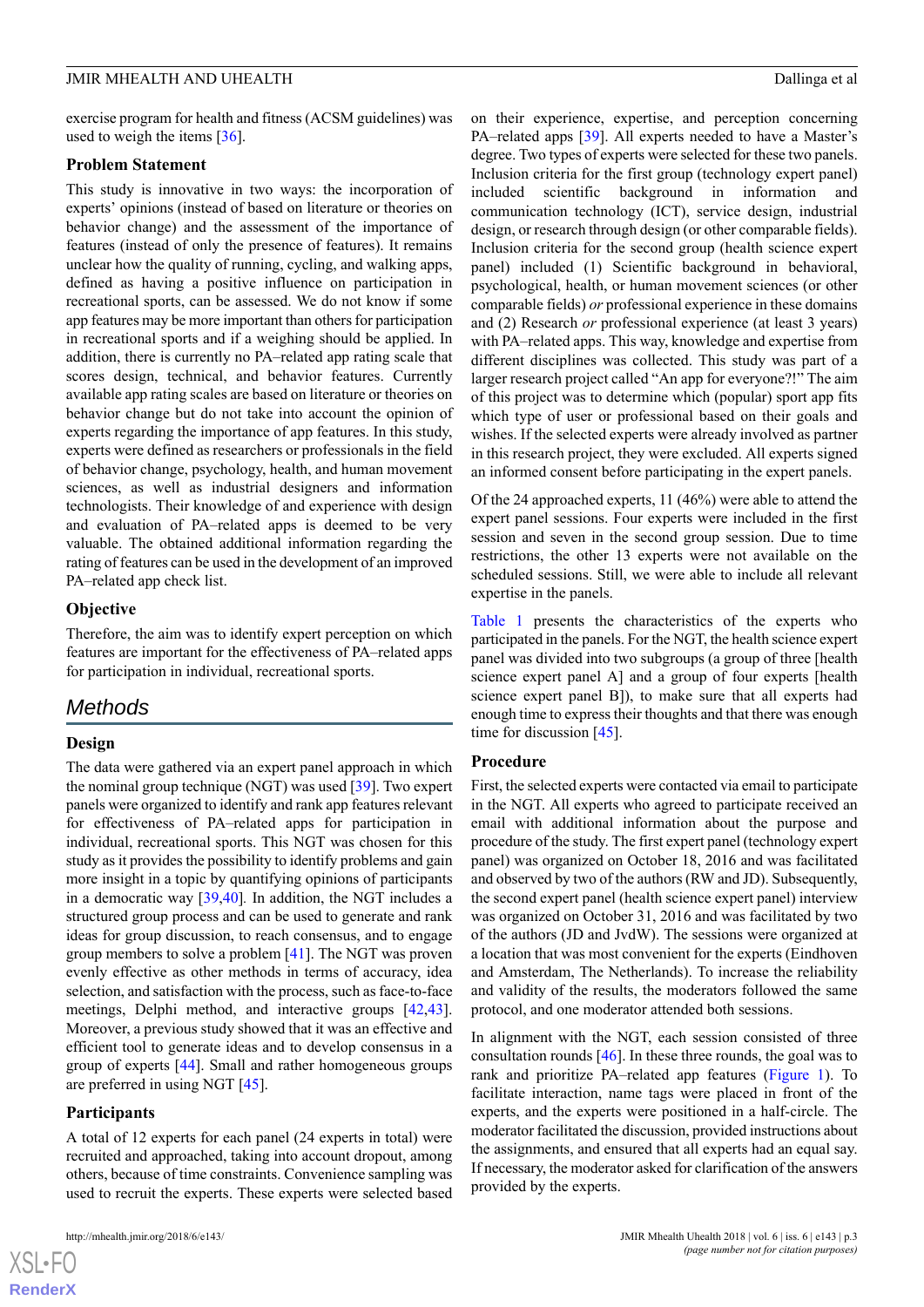<span id="page-4-0"></span>**Table 1.** Expert characteristics.

| Characteristics  |                                                              | Technology expert panel (n) | Health science expert panel A $(n)$ Health science expert panel B $(n)$ |                |  |  |
|------------------|--------------------------------------------------------------|-----------------------------|-------------------------------------------------------------------------|----------------|--|--|
| <b>Sex</b>       |                                                              |                             |                                                                         |                |  |  |
|                  | Male                                                         | 4                           | $\overline{2}$                                                          | $\theta$       |  |  |
|                  | Female                                                       | $\boldsymbol{0}$            |                                                                         | 4              |  |  |
| <b>Expertise</b> |                                                              |                             |                                                                         |                |  |  |
|                  | Behavior change                                              | $\mathbf{0}$                |                                                                         | $\overline{2}$ |  |  |
|                  | Human movement sciences (injury<br>prevention or monitoring) | $\boldsymbol{0}$            |                                                                         |                |  |  |
|                  | Health sciences                                              | $\mathbf{0}$                |                                                                         | $\mathbf{0}$   |  |  |
|                  | Persuasive technology                                        | $\Omega$                    | $\mathbf{0}$                                                            |                |  |  |
|                  | ICT <sup>a</sup> service design                              | $\overline{c}$              | $\mathbf{0}$                                                            | $\Omega$       |  |  |
|                  | Industrial design                                            | $\overline{2}$              | $\mathbf{0}$                                                            | $\theta$       |  |  |
| <b>Degree</b>    |                                                              |                             |                                                                         |                |  |  |
|                  | MSc                                                          | $\overline{2}$              | 3                                                                       | $\overline{2}$ |  |  |
|                  | PhD                                                          |                             | $\mathbf{0}$                                                            | 2              |  |  |

<span id="page-4-1"></span><sup>a</sup>ICT: information and communication technology.

Figure 1. Three rounds of the nominal group technique.



In a short introduction, the moderator explained the framework of the session. The moderator asked the experts to focus on running, cycling, and walking apps for recreational athletes, with a goal to start and maintain sports participation. After this introduction, all participants introduced themselves and explained their experience with PA–related apps. Subsequently, the moderator informed the experts about the purpose of the research project and the protocol. To set a framework for the assignments in the sessions, we asked the experts to define the concept "effectiveness of apps." The experts discussed in their own sessions their shared idea about what effectiveness meant to them (social construction).

In the first round, the experts were asked to individually list all app features that they found necessary for effectiveness of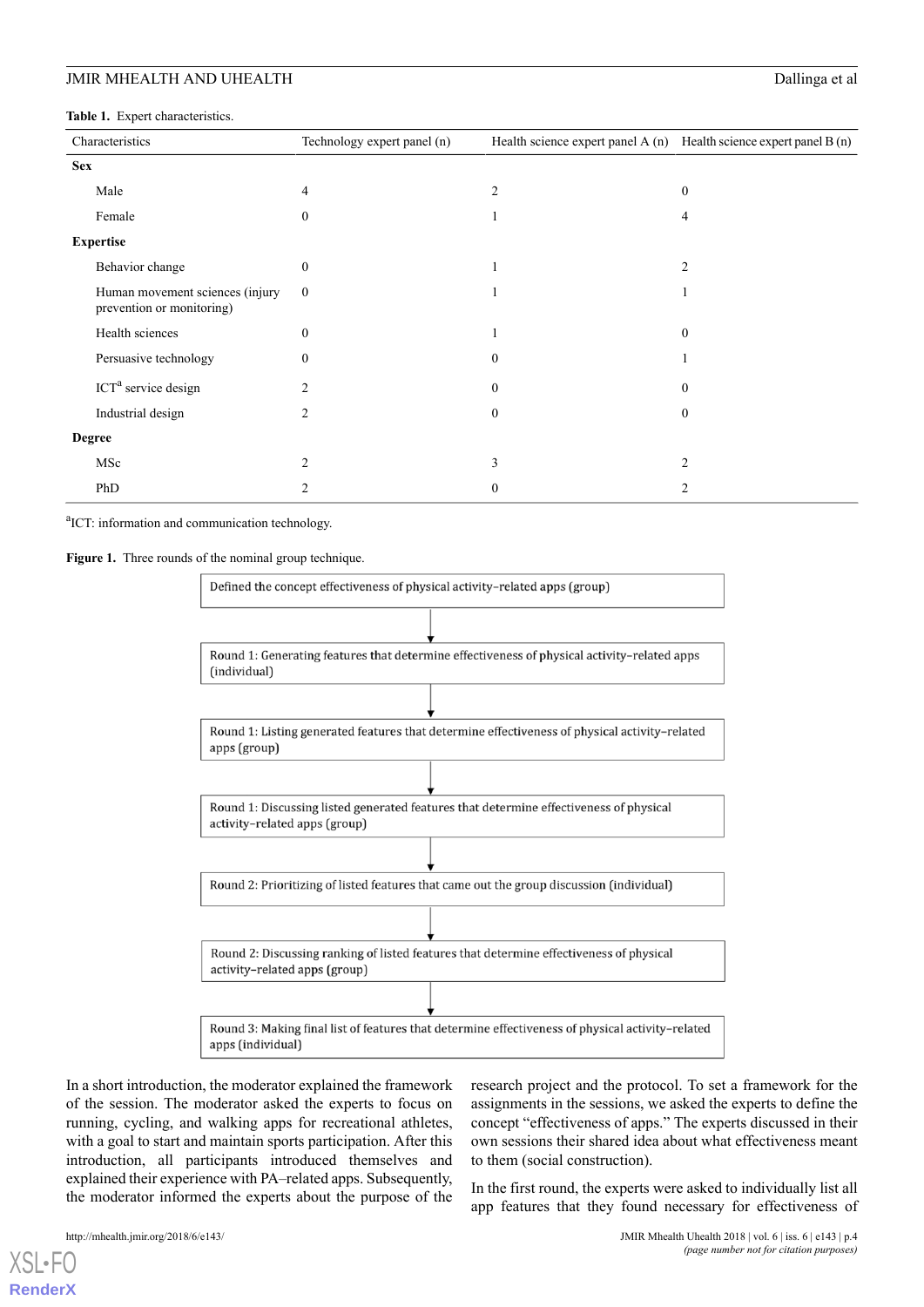PA–related apps for sport participation [\(Multimedia Appendix](#page-9-0) [1](#page-9-0)). After that, these features were collected, explained, and listed on a white board. In the second round, the experts were asked to individually rank the 10 features they found most important ([Multimedia Appendix 2](#page-10-9)). Subsequently, these rankings were collected, presented on a screen, and discussed groupwise. In the last round, the experts individually made a final list of their 10 most important features [\(Multimedia Appendix 3\)](#page-10-10). In addition, they were also asked to appoint a score to each feature (0-100), to indicate importance. The duration of both expert panel sessions was 2 hours.

#### **Data Analysis**

#### *Nominal Group Ranking*

On the basis of the third round, the 10 most important features per expert were collected. The features generated by the expert panel sessions were combined into one list per panel. We calculated the frequency of the features in the top 10, as well as the mean importance score per feature. Differences between groups were not calculated because of small sample size.

#### *Qualitative Analysis*

The sessions were audiotaped and videotaped and transcribed verbatim. On the basis of these transcripts, a list of features generated by each group and their definitions was created. The transcripts were read and reread by one of the authors (JD). After that, a thematic analysis was conducted on the qualitative data from the expert panels. This thematic analysis focused on the answers that illustrated and supported the experts' ranking choices. The coding was performed manually based on a coding framework that was developed inductively. This coding frame was discussed and checked by a coinvestigator (JvdW) who was a moderator as well (investigator triangulation) [[47\]](#page-12-8).

# *Results*

#### **Structure of Results**

The results from this study are presented in three sections. The first section shows how the experts defined the concept effectiveness of PA–related apps as a starting point of the discussion. The second section presents the various features that were ranked and their importance. The third section provides some of the overarching themes that were extracted from the panel sessions. These themes can be considered important areas to address in the development of a new app rating scale.

#### **Definition of Effectiveness**

At the start of the panel sessions, the experts defined the concept effectiveness of PA–related apps to delineate the topic.

In the first expert panel, the experts agreed that an app was effective if a (safe, sustainable and healthy) change of behavior was established. Experts from the second panel (health science expert panel A and health science expert panel B) agreed on that and added that an app was effective if it could change behavior determinants such as knowledge, attitude, risk perception, and awareness to influence behavior on the long term.

#### **Nominal Group Ranking**

In total, 51 features were collected in round one. After selecting, prioritizing, and discussing these features in round two and three, 25 features remained and were ranked by the experts in both expert panels. [Table 2](#page-6-0) shows for each panel frequency of the features in the top 10, as well as the mean importance score per feature (on a scale of 0-100). The total frequency of individually ranked features ranged from 1 to 9.

The features that were perceived as most important by the technology expert panel (with industrial designers and information technologists) were applied feedback and feedforward (anticipating on future behavior or goals; 91.3) and fun (91.3). Besides those two features, look and feel and flexibility were also mentioned most often (all n=4 [n denotes the number of experts]). The importance scores of these two features were considerably lower (43.8 and 41.3, respectively). The experts in the health science expert panel A (behavior change and human movement sciences) found instructional feedback (95.0), motivating feedback (91.3), and monitoring or statistics (90.0) most important. The features that were ranked most often (number of experts=4) were monitoring or statistics, motivating feedback, technically properly working, tailoring starting point, fun or pleasure, and usability. The importance scores of these features were high as well (82.0-95.8).

Experts in the health science expert panel B found motivating or challenging (95.0), monitoring or statistics (95.0), and peer rating and use (92.0) most important. Usability, anticipating or context awareness, and privacy were ranked by all experts in this subpanel, with importance scores ranging from 16.7 to 85.0.

#### **Qualitative Analysis**

During the panel sessions, the experts elaborated on the features they ranked and explained why they found them important. This section outlines the overarching themes that were found.

Each theme is discussed below and illustrated with quotes of the experts. In [Multimedia Appendix 4](#page-10-11), a detailed version of the qualitative analysis is presented, and in [Multimedia](#page-10-12) [Appendix 5,](#page-10-12) the corresponding coding scheme is provided.

#### *Combination Behavior Change, Technical, and Design Features Needed*

In line with the expertise of the expert panels, features for behavior change as well as technical and design features were considered as important for effectiveness of PA–related apps. For instance, in the technology expert panel next to technical and design features, applied feedback, fun, rewards, and context awareness were ranked in the top 10. In addition, in health science expert panel A and health science expert panel B, next to behavior change features, reliability, usability, works good technically, and visibility were ranked in the top 10. Experts in technology expert panel indicated that, for these features, in general, domain specific knowledge is required, as illustrated in the following quote:

*Basically applied feedback includes knowledge of sports, motivational support and quality of coaching, and depends on the intended application.* [Technology expert panel, expert in industrial design]

```
XSL•FO
RenderX
```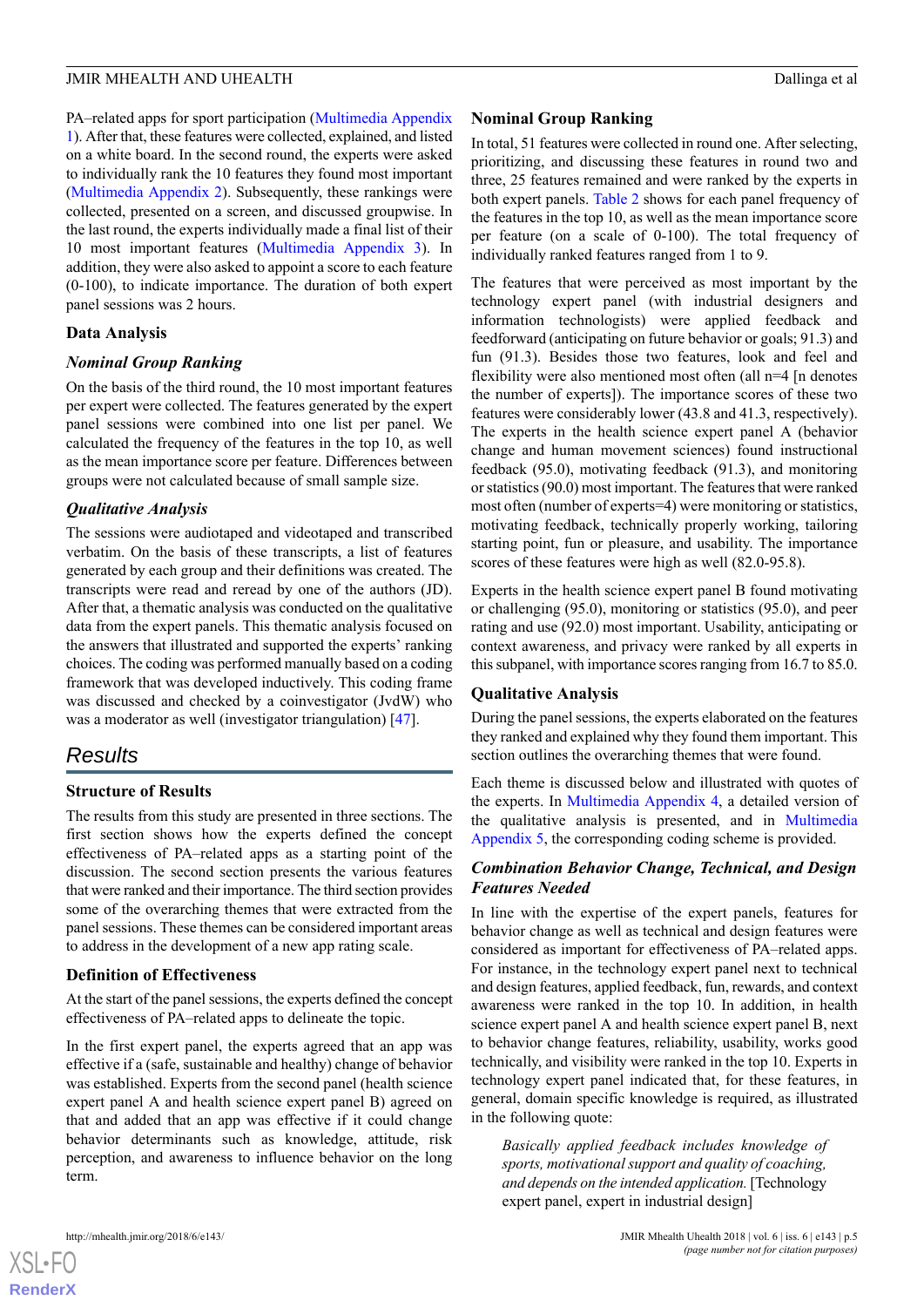# **JMIR MHEALTH AND UHEALTH** Dallinga et al

<span id="page-6-0"></span>

|  |  | Table 2. Features ranked by experts in round 3 (based on top 10 ranking). |  |  |  |
|--|--|---------------------------------------------------------------------------|--|--|--|
|--|--|---------------------------------------------------------------------------|--|--|--|

| Feature                                                    | Technology expert panel                           |   | Health science expert pan-<br>el A      |              | Health science expert pan-<br>All experts<br>el B |                |                                         |                |
|------------------------------------------------------------|---------------------------------------------------|---|-----------------------------------------|--------------|---------------------------------------------------|----------------|-----------------------------------------|----------------|
|                                                            | Mean impor- Frequency<br>tance score <sup>a</sup> |   | Mean impor-<br>tance score <sup>a</sup> | Frequency    | Mean impor- Frequency<br>tance score <sup>a</sup> |                | Mean impor-<br>tance score <sup>a</sup> | Frequency      |
| Instructional feedback                                     | $\mathbf b$                                       |   | 95.0                                    | 2            | $\overline{\phantom{0}}$                          |                | 95.0                                    | 2              |
| Motivating or challenging                                  |                                                   |   |                                         |              | 95.0                                              | 1              | 95.0                                    | 1              |
| Peer rating and use                                        |                                                   |   |                                         |              | 92.0                                              | 1              | 92.0                                    | 1              |
| Applied feedback and forward                               | 91.3                                              | 4 |                                         |              |                                                   |                | 91.3                                    | 4              |
| Motivating feedback                                        |                                                   |   | 91.3                                    | 4            |                                                   |                | 91.3                                    | 4              |
| Monitor or statistics                                      |                                                   |   | 90.0                                    | 4            | 95.0                                              | $\mathbf{1}$   | 91.0                                    | 5              |
| Stability                                                  | 90.0                                              | 1 |                                         |              | -                                                 |                | 90.0                                    | 1              |
| Engagement                                                 |                                                   |   | $\overline{\phantom{0}}$                |              | 87.5                                              | 2              | 87.5                                    | 2              |
| Technically properly working                               |                                                   |   | 87.5                                    | 4            |                                                   |                | 87.5                                    | 4              |
| Tailoring starting point                                   |                                                   |   | 85.0                                    | 4            |                                                   |                | 85.0                                    | 4              |
| Continues tailoring                                        |                                                   |   | 85.0                                    | 3            | $\sim$                                            |                | 85.0                                    | 3              |
| Usability                                                  | 60.0                                              | 1 | 87.5                                    | 4            | 85.0                                              | 3              | 83.1                                    | 8              |
| Fun or pleasure                                            | 91.3                                              | 4 | 73.8                                    | 4            | 85.0                                              | 1              | 82.8                                    | 9              |
| Rewards                                                    | 65.0                                              | 2 | $\overline{\phantom{0}}$                |              | 95.0                                              | 1              | 75.0                                    | 3              |
| Reliability                                                |                                                   |   | 80.0                                    | 1            | 70.0                                              | 1              | 75.0                                    | 2              |
| Theoretical (scientific) base or ev-<br>$idence + BCT's^c$ |                                                   |   |                                         |              | 75.0                                              | $\overline{2}$ | 75.0                                    | $\overline{c}$ |
| Check on health                                            |                                                   |   | 73.3                                    | 3            | —                                                 |                | 73.3                                    | 3              |
| Visibility or exposure or reputation                       |                                                   |   |                                         |              | 72.5                                              | 2              | 72.5                                    | 2              |
| Social                                                     | 80.0                                              | 2 | 55.0                                    | 2            | 90.0                                              | 1              | 72.0                                    | 5              |
| Coaching styles                                            |                                                   |   |                                         |              | 70.0                                              | 1              | 70.0                                    | 1              |
| Tailoring content that cannot be<br>changed                |                                                   |   | 70.0                                    | $\mathbf{1}$ |                                                   |                | 70.0                                    | 1              |
| Connectivity                                               | 70.0                                              | 2 |                                         |              |                                                   |                | 70.0                                    | $\overline{2}$ |
| Costs                                                      |                                                   |   | $70.0\,$                                | 1            |                                                   |                | 70.0                                    | 1              |
| Fit to user or everyday life or tai- 71.7<br>loring        |                                                   | 3 |                                         |              | 60.0                                              | $\mathbf{1}$   | 68.8                                    | 4              |
| Sustainable training plan                                  |                                                   |   | 60.0                                    | 1            |                                                   |                | 60.0                                    | $\mathbf{1}$   |
| Anticipating or context awareness 35.0                     |                                                   | 2 | 73.0                                    | 2            | 48.3                                              | 3              | 51.9                                    | 7              |
| General information healthy behav-<br>ior                  |                                                   |   | 50.0                                    | 1            |                                                   |                | 50.0                                    | 1              |
| Increase awareness                                         | 50.0                                              | 2 |                                         |              |                                                   |                | 50.0                                    | $\overline{c}$ |
| Flexibility or adjustable or adap-<br>tive                 | 41.3                                              | 4 |                                         |              | 60.0                                              | 1              | 45.0                                    | 5              |
| Look and feel                                              | 43.8                                              | 4 |                                         |              |                                                   |                | 43.8                                    | 4              |
| Portability                                                | 40.0                                              | 1 |                                         |              |                                                   |                | 40.0                                    | 1              |
| Privacy                                                    |                                                   |   |                                         |              | 16.7                                              | $\mathfrak{Z}$ | 16.7                                    | 3              |

<sup>a</sup>On a scale from 0 to 100.

<sup>b</sup>Experts from respective panel did not rank feature.

<sup>c</sup>BCT: behavior change technique.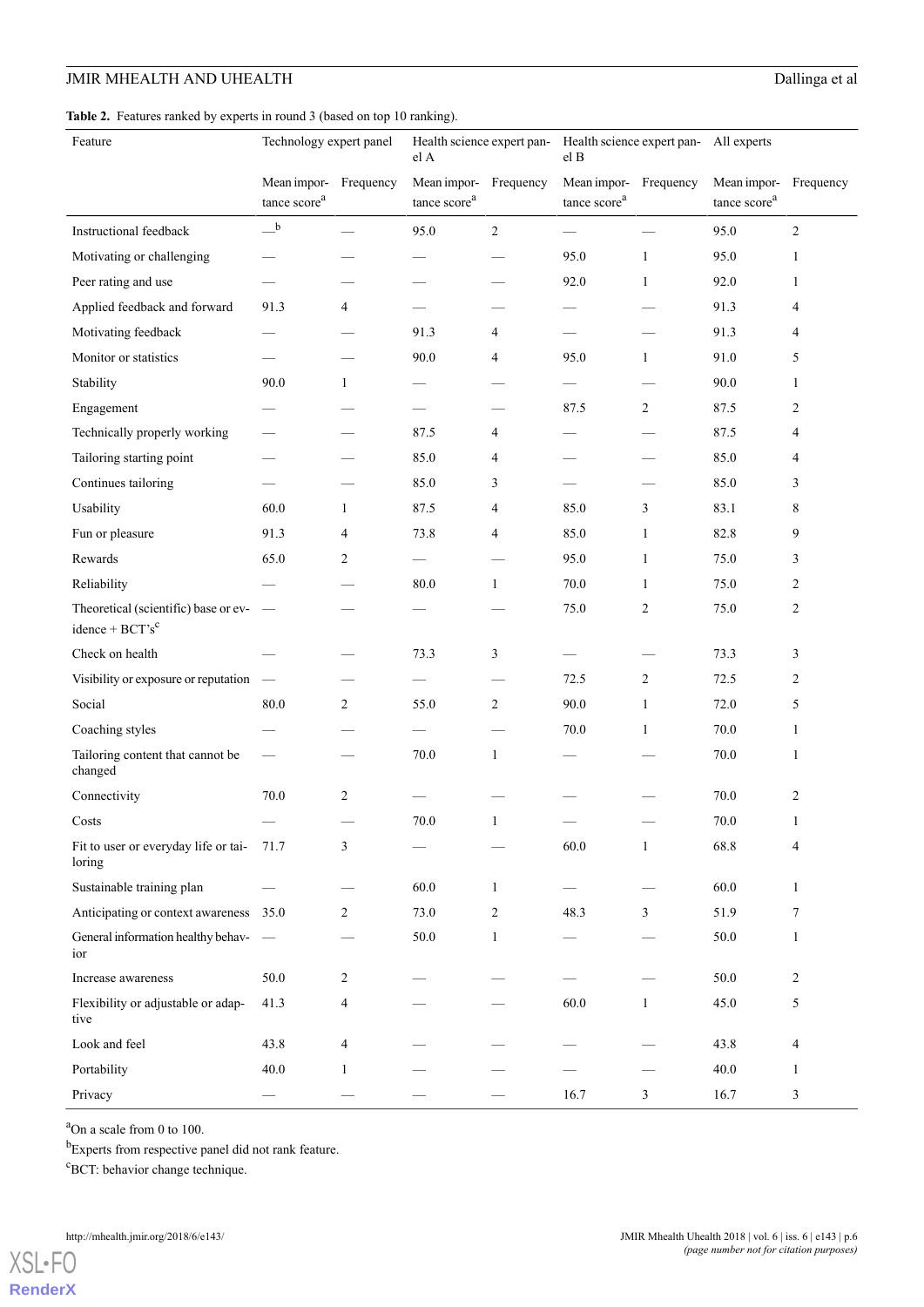#### *Extended Feedback and Tailoring Is Advised*

Experts emphasized that a feedback option, as well as extended tailoring, needs to be integrated in a PA–related app. Several feedback options were suggested, such as motivational feedback (positive framing) and instructional feedback (health science expert panel A), as illustrated in the following quote:

*You should be approached in a positive way, even if you haven't done anything that day.* [Health science expert panel B, expert in persuasive technology]

Coaching styles in a PA–related app matter as well and should be tailored to the individual athlete (health science expert panel B). Tailoring in general can be applied in several ways: at the moment a person starts using the app or continued tailoring during the whole process of using an app. This tailoring should be aligned with the current level of health, knowledge, functioning, personal goals, competitiveness, PA, and personal characteristics. One expert stated the following:

*To me, it is important that the tailoring should fluctuate with one's life.* [Health science expert panel B, expert in behavior change]

Another element of tailoring is the flexibility of the app, in other words being able to adjust the app and adaptivity of the app. One expert stated the following:

*For instance, if your running performance improves, the app should develop as well.* [Technology expert panel, expert in industrial design]

One step further would be that the app should anticipate on the user. For instance, by accounting for schedules and location. This feature was described as context awareness and was discussed in all panel sessions. One expert stated the following:

*That you reckon with someone's context. That it can account for the fact that not all things go as planned.* [Health science expert panel B, expert in persuasive technology]

As an example, a recommender system was described. A recommender system is a machine learning, information-retrieval software tool that predicts what a user may or may not like or need  $[48]$  $[48]$ . It can provide suggestions based on these predictions.

#### *Theoretical or Evidence Base Is the Standard*

Two experts from health science expert panel A and health science expert panel B indicated that in general, a theoretical or evidence base was important for the effectiveness of PA–related apps. Some examples of BCT's were briefly mentioned, including self-regulation, goal setting, overview of results, tailoring, monitoring, context awareness, nudging, and self-learning. Other BCT's were discussed more in detail in the panels, such as fun, social component, monitoring, rewarding, feedback or coaching, tailoring, and information about healthy and safe sport participation. Besides BCT's, other potential theories were mentioned, such as technological- and medical-based theories or engagement theories for the development of apps, as illustrated in the following quote:

*There are many other theories for building apps and you could take these into account as well. It is not only about behavior change. The app could be built based on a technical or medical view or engagement theories as well.* [Health science expert panel A, expert in health sciences]

One expert in behavior change highlighted that an evidence and a theoretical base are two different things. An app can be based on a theoretical model but can lack an evidence base. The transtheoretical model was used as an example. One expert stated the following:

*For instance, the Transtheoretical model, which is a typical theoretical foundation. If you look at the empirical evidence, it is not that good.* [Health science expert panel A, expert in behavior change]

The same expert indicated that an expert rating of the PA–related app could also be interpreted as an evidence base.

#### *Entry Requirements Related to App Use*

These are minimum conditions that support the use of the app. Examples are looks and usability, image of the app, and other requirements such as privacy and costs of the app.

At first, form, language, design, tone, and interaction were described as important entry requirements for an effective app. Second, usability was found important. It was defined in several ways and was related to functioning and simplicity of the app. One expert stated the following:

*Does the app do what you expect from it and do specific functions work properly. It shouldn't be too complex and searching for functions should not take too much time.* [Health science expert panel B, expert in injury prevention and monitoring]

Furthermore, according to an expert, usability of an app could be related to motivation to be active; the technical application and design of push notifications directed at motivating the app-user matter. He stated the following:

*Usability, or ease of use, does it motivate you? Think about a push notification if you haven't done a task. This is a more functional application to motivate you. Not so much the knowledge and content is important, but also the technical application of a push message.* [Technology expert panel, expert in ICT service design]

Stability, reliability, and robustness of the app were related to usability as well, as illustrated in the following quote:

*So actually it is about how much you trust the app.* [Technology expert panel, expert in ICT service design]

A third requirement was that the app should function properly, without bugs. Moreover, being able to connect the app to other tools (such as an online platform, activity tracker, or smartwatch) or being able to exchange data between platforms (ie, portability) contributes to the usability of the app.

Experts from the health science expert panel B noticed that the image of the app may contribute to the effectiveness of a



**[RenderX](http://www.renderx.com/)**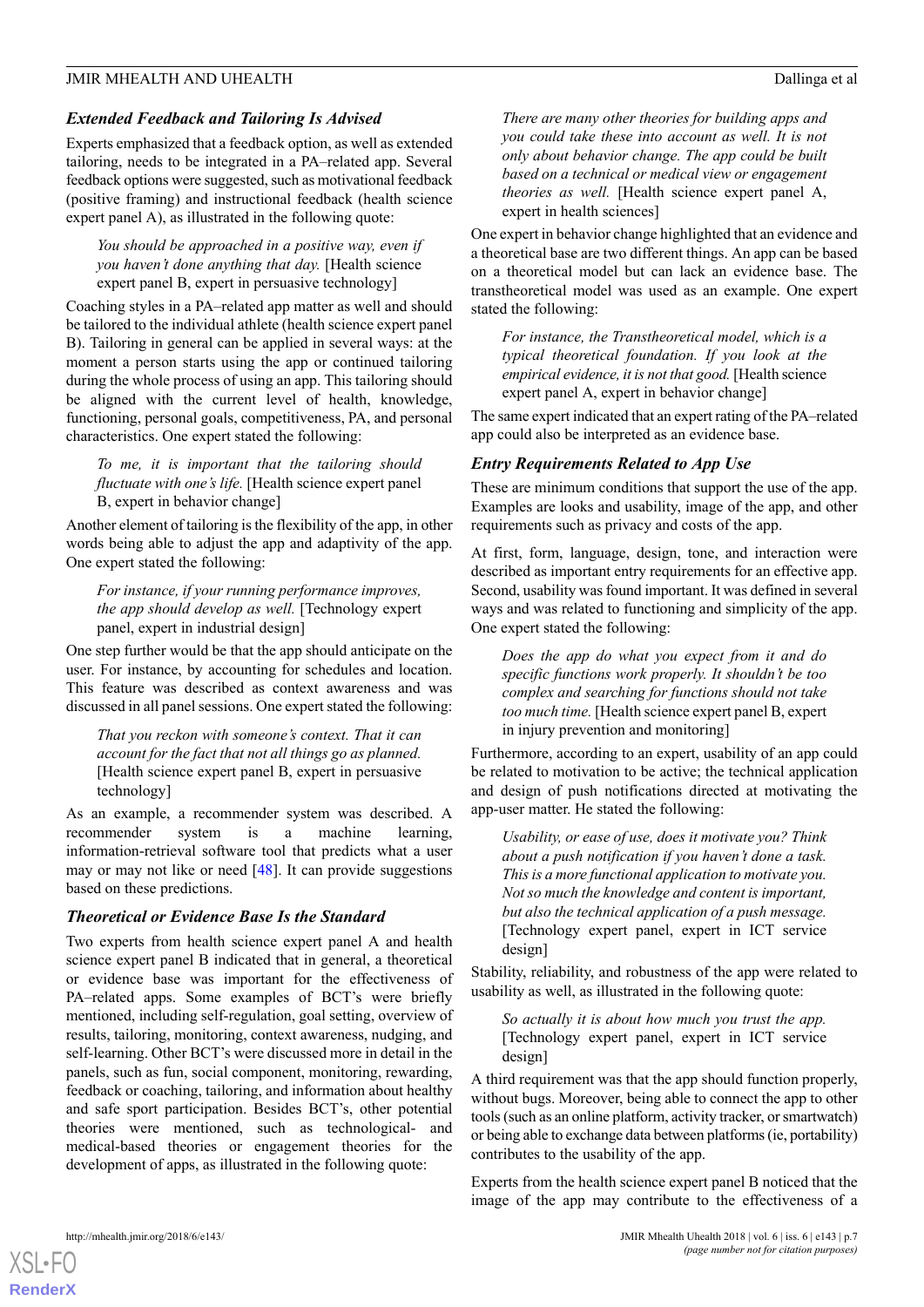PA–related app. The image of the app depended on the reliability (credibility and properly functioning measurements and feedback), visibility, exposure, and popularity of the app. Exposure was described as brand awareness. One expert stated the following:

*If there are a thousand apps in the app stores, you should be able to look at a screen shot and know "this is what I was looking for"...This has to do with exposure and marketing.* [Health science expert panel A, expert in behavior change]

Two other entry requirements were discussed: costs of the app and privacy. Some experts thought that people would be more willing to download an app if it is free. However, according to some of the experts, you could see it as an investment as well. When you invest money in an app, then you may be more motivated to continue using it and potentially stay active as well. Two experts thought the price-quality ratio was more important for the effectiveness of an app, than the price only, as illustrated in the following quote:

*The price does not determine the quality! That is not how I experience it.* [Technology expert panel, expert in ICT service design]

Privacy was described as an upcoming topic. In other words, what do you have to say about your data, but additionally, what do app owners do with the collected data of users. The experts indicated that knowing how the privacy of your data is secured is an important entry requirement.

# *Discussion*

#### **Principal Findings**

In this study, we conducted expert panels using the NGT to determine the perception of experts on which features are important for effectiveness of PA–related apps for participation in individual, recreational sports. A total of 25 features were ranked. Applied feedback and feedforward and fun were the most important features for experts in the field of industrial designers and information technologists. Instructional feedback, motivating feedback, motivating or challenging and monitor or statistics, and peer rating and use were the most important features for experts on behavioral, health, and human movement sciences. The features monitoring or statistics, motivating feedback, technically properly working, tailoring starting point, fun or pleasure, usability, flexibility, look and feel, anticipating or context awareness, and privacy were frequently ranked in the top 10 as well. In line with the expertise of the two expert panels, features for behavior change as well as technical and design features were collected.

A qualitative analysis of the reasons behind the expert's choices showed four overarching themes: (1) combination behavior change, technical, and design features needed, (2) extended feedback and tailoring is advised, (3) theoretical or evidence base is the standard, and (4) entry requirements related to app use.

#### **Comparison With Prior Work**

The experts found a theoretical framework important; they ranked several features that were previously defined as BCT's in the taxonomy of Abraham and Michie [\[29](#page-11-19)]. Some of the ranked features were included in the MARS as well, such as engagement, usability, customization, and aesthetics [[35\]](#page-11-15). However, based on the results of this study, more advanced features seem necessary to support sport participation. For instance, tailoring was an important feature with several subdomains, such as tailoring on start level, continued tailoring, adaptivity, and flexibility of the app. In contrast, the MARS only includes one question about customization [\[35](#page-11-15)]. A recent review suggested that a tailored approach in PA–related apps may increase their efficacy [\[49\]](#page-12-10), which is in line with the present results. Furthermore, Op den Akker et al (2014) proposed a framework for tailoring of real-time PA coach systems [[50\]](#page-12-11). The key concepts of this framework were feedback, interhuman interaction, adaptation, user targeting, goal setting, context awareness, and self-learning, which corresponds partly to our findings. Most of these concepts, such as feedback, adaptation, goal setting, context awareness, and self-learning were mentioned by the experts. In summary, the features the experts in this study described as important were in line with previous studies; however, subcategories of these features were ranked that were not perceived as evenly important. Potentially, a more detailed analysis of app subfeatures is necessary to determine the quality of PA–related apps for individual, recreational sport participants.

One expert highlighted that it is important to pay attention to the health aspects and safe sport participation. This was supported by the other experts (although not ranked in top 10). This matches with one of the BCT's (provide information about behavior-health link) as defined by Abraham and Michie [[29\]](#page-11-19). The MARS offers an option to rate the potential impact of the app on the user's knowledge, attitudes, and intentions related to the healthy behavior [[35](#page-11-15)]*.* However, according to the experts, these features seem essential and therefore, need to be included in the assessment of the quality of apps.

The experts rated and prioritized several types of features, including design, technical, and behavior change features. Interestingly, they also emphasized that domain specific knowledge should be integrated into PA–related apps. Technical features such as stability, portability, and connectivity were not included in the MARS [[35\]](#page-11-15). In the MARS, some technical elements can be scored as yes or no in a checkbox. This does not indicate the degree in which this feature is integrated or designed. In line with our results, a previous study proposed that technical modalities in apps need to be considered in a taxonomy for mHealth apps [[38\]](#page-11-18). Examples are the device type (which device is needed), interface (user-friendly interface), operating system type (eg, Android or iPhone operating system, iOS, Apple Inc), and features (audio, video, email). In summary, current app ranking tools often focus mostly on one domain [[29,](#page-11-19)[36\]](#page-11-16). For instance, the MARS focuses mostly on behavior change [[35\]](#page-11-15), whereas the taxonomy of Olla and Shimskey focuses mostly on technical features [[38\]](#page-11-18). We suggest that a multidisciplinary approach is suitable when examining the quality of PA–related apps. Behavior change, design, and

```
http://mhealth.jmir.org/2018/6/e143/ JMIR Mhealth Uhealth Uhealth 2018 | vol. 6 | iss. 6 | e143 | p.8
```
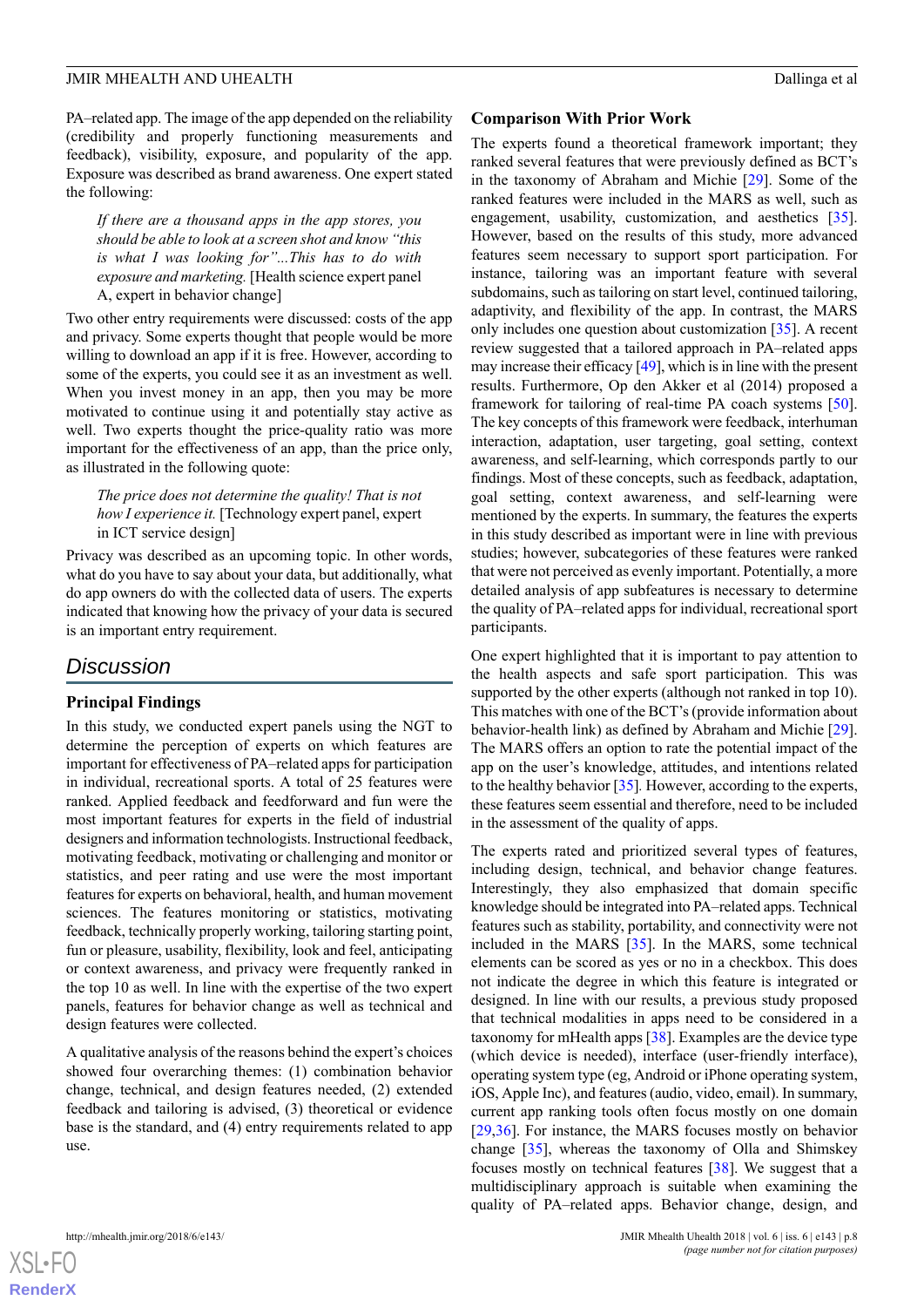technical features need to be assessed in a PA–related app rating scale.

The results of this study indicate that experts find some features from the top 10 more important than others. For instance, instructional feedback was ranked most important and privacy as least important in the health science expert panel. This may suggest that an app rating scale should apply a weighing of the items. Additionally, the qualitative analysis also showed that there are some entry requirements for the effectiveness of a PA–related app. Without these features, the app probably will not be used. Therefore, we suggest that an app rating scale should contain a specific subsection in which entry requirements should be scored.

Interestingly, the experts indicated that more advanced features are needed to support sport participation. However, we need to keep in mind that the PA–related apps available in the app stores often lack a theoretical or evidence base and do not include advanced features. For instance, to the best knowledge of the authors, current PA–related apps do not take into account more advanced forms of tailoring, such as context awareness or tailoring on starting level and continued tailoring as suggested in this study. This highlights a gap between desired features in an optimal PA–related app and the features that are included in PA–related apps at this moment.

#### **Strengths and Limitations**

A strength of our study was that we included experts from different expertise in the panels. Our study is subject to some limitations as well. First, several potential experts (2x12) were selected and invited for the sessions; however, many of them were not able to attend the session because of practical matters. Therefore, the number of experts was low. This may have decreased the generalizability of the results. Next, a convenience sample of experts were selected, as the experts needed to be able to travel to one of the two locations. This selection method could have resulted in selection bias, which could imply that we may have missed some important perspectives. Still, we were able to select experts with relevant experience and knowledge of development and evaluation of PA–related apps. Therefore, we think that these 11 participants provide a quite good representation.

We selected experts based on their scientific and professional expertise and therefore, think the experts had knowledge about current literature on PA–related apps. However, it is still possible that the experts believe that certain features are important for effectiveness of PA–related apps that in fact objective evidence may show are not effective. In the development of an improved PA–related rating scale, it is therefore recommended to combine the results of this study on expert opinions about important features with a literature review.

#### **Conclusions**

Taken together, the results show that experts from different fields of expertise think that a variety of features, including design, technical, and behavior change, are considered as important for the effectiveness of PA–related apps for sport participation. These results may assist in the development of an improved app rating scale for these apps that can indicate the quality. In other words, which PA–related apps could motivate (beginning) individual recreational sport practitioners during sport participation and support or help them with a healthy active lifestyle. On the basis of the results of this study, we recommend for the development of an improved PA–related app rating scale:

- To rate as well behavior change features as design and technical features
- Include assessment of theoretical or evidence base of the app
- A more detailed analysis of app subfeatures, for instance tailoring on start level, continued tailoring, adaptivity, and flexibility of the app
- Rate if the app informs about healthy and safe sports participation
- Rate entry requirements such as usability, bugs in the app, and image

The results of this paper are relevant for PA–related app designers as well. On the basis of this study, our advice is to work together with experts from different domains in the development of PA–related apps, take into account factors related to app use and app engagement (entry requirements), and make sure the app has a theoretical or evidence base. Furthermore, this paper indicates which features may be important to include in a PA–related app.

#### **Acknowledgments**

<span id="page-9-0"></span>This work was supported by SIA RAAK (Grant 2015-02-32P) and by the Netherlands Organization for Scientific Research (Grant 023.007.056).

### **Conflicts of Interest**

None declared.

#### **Multimedia Appendix 1**

Expert panel form A.

[[PDF File \(Adobe PDF File\), 46KB](https://mhealth.jmir.org/article/downloadSuppFile/9459/63992) - [mhealth\\_v6i6e143\\_app1.pdf](https://mhealth.jmir.org/article/downloadSuppFile/9459/63992)]

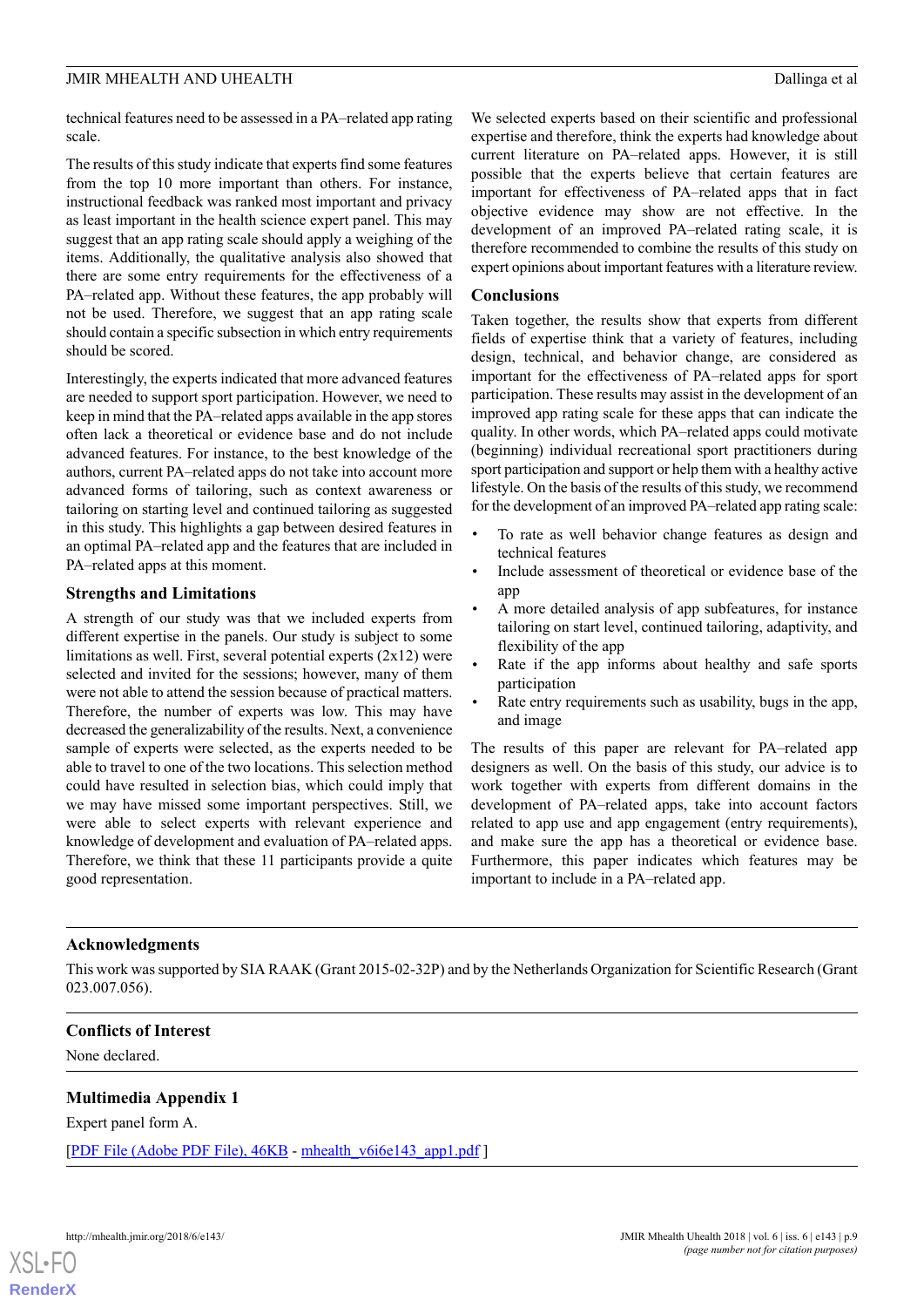#### <span id="page-10-9"></span>**Multimedia Appendix 2**

Expert panel form B.

[[PDF File \(Adobe PDF File\), 53KB](https://mhealth.jmir.org/article/downloadSuppFile/9459/63993) - [mhealth\\_v6i6e143\\_app2.pdf](https://mhealth.jmir.org/article/downloadSuppFile/9459/63993) ]

#### <span id="page-10-10"></span>**Multimedia Appendix 3**

Expert panel form C. [[PDF File \(Adobe PDF File\), 53KB](https://mhealth.jmir.org/article/downloadSuppFile/9459/63994) - [mhealth\\_v6i6e143\\_app3.pdf](https://mhealth.jmir.org/article/downloadSuppFile/9459/63994) ]

#### <span id="page-10-11"></span>**Multimedia Appendix 4**

Extended version of the qualitative analysis.

<span id="page-10-12"></span>[[PDF File \(Adobe PDF File\), 49KB](https://mhealth.jmir.org/article/downloadSuppFile/9459/71425) - [mhealth\\_v6i6e143\\_app4.pdf](https://mhealth.jmir.org/article/downloadSuppFile/9459/71425) ]

#### **Multimedia Appendix 5**

Coding scheme.

<span id="page-10-0"></span>[[PDF File \(Adobe PDF File\), 31KB](https://mhealth.jmir.org/article/downloadSuppFile/9459/63995) - [mhealth\\_v6i6e143\\_app5.pdf](https://mhealth.jmir.org/article/downloadSuppFile/9459/63995) ]

#### <span id="page-10-1"></span>**References**

- 1. Blair SN. Physical inactivity: the biggest public health problem of the 21st century. Br J Sports Med 2009 Jan;43(1):1-2. [Medline: [19136507](http://www.ncbi.nlm.nih.gov/entrez/query.fcgi?cmd=Retrieve&db=PubMed&list_uids=19136507&dopt=Abstract)]
- 2. Chatton A, Kayser B. Self-reported health, physical activity and socio-economic status of middle-aged and elderly participants to a popular road running race in Switzerland: better off than the general population? Swiss Med Wkly 2013 Jan 7;143:w13710 [[FREE Full text](http://doi.emh.ch/10.4414/smw.2013.13710)] [doi: [10.4414/smw.2013.13710](http://dx.doi.org/10.4414/smw.2013.13710)] [Medline: [23296994\]](http://www.ncbi.nlm.nih.gov/entrez/query.fcgi?cmd=Retrieve&db=PubMed&list_uids=23296994&dopt=Abstract)
- 3. Stevinson C, Hickson M. Exploring the public health potential of a mass community participation event. J Public Health (Oxf) 2014 Jun;36(2):268-274. [doi: [10.1093/pubmed/fdt082\]](http://dx.doi.org/10.1093/pubmed/fdt082) [Medline: [23954885\]](http://www.ncbi.nlm.nih.gov/entrez/query.fcgi?cmd=Retrieve&db=PubMed&list_uids=23954885&dopt=Abstract)
- <span id="page-10-2"></span>4. Lane A, Murphy N, Bauman A, Chey T. Randomized controlled trial to increase physical activity among insufficiently active women following their participation in a mass event. Health Educ J 2010;69(3):287-296. [doi: [10.1177/0017896910364890](http://dx.doi.org/10.1177/0017896910364890)]
- <span id="page-10-3"></span>5. Oja P, Titze S, Bauman A, de Geus B, Krenn P, Reger-Nash B, et al. Health benefits of cycling: a systematic review. Scand J Med Sci Sports 2011 Aug;21(4):496-509. [doi: [10.1111/j.1600-0838.2011.01299.x](http://dx.doi.org/10.1111/j.1600-0838.2011.01299.x)] [Medline: [21496106\]](http://www.ncbi.nlm.nih.gov/entrez/query.fcgi?cmd=Retrieve&db=PubMed&list_uids=21496106&dopt=Abstract)
- <span id="page-10-4"></span>6. Lee IM, Buchner DM. The importance of walking to public health. Med Sci Sports Exerc 2008 Jul;40(7 Suppl):S512-S518. [doi: [10.1249/MSS.0b013e31817c65d0](http://dx.doi.org/10.1249/MSS.0b013e31817c65d0)] [Medline: [18562968](http://www.ncbi.nlm.nih.gov/entrez/query.fcgi?cmd=Retrieve&db=PubMed&list_uids=18562968&dopt=Abstract)]
- <span id="page-10-5"></span>7. EU Open Portal Data. Special Eurobarometer 412: Sport and physical activity URL: [http://open-data.europa.eu/en/data/](http://open-data.europa.eu/en/data/dataset/S1116_80_2_412) [dataset/S1116\\_80\\_2\\_412](http://open-data.europa.eu/en/data/dataset/S1116_80_2_412) [accessed 2017-11-02] [[WebCite Cache ID 1510854216254143](http://www.webcitation.org/1510854216254143)]
- 8. Sociaal en Cultureel Planbureau. Rapportage Sport 2014 URL: [https://www.scp.nl/Publicaties/Alle\\_publicaties/](https://www.scp.nl/Publicaties/Alle_publicaties/Publicaties_2015/Rapportage_Sport_2014) [Publicaties\\_2015/Rapportage\\_Sport\\_2014](https://www.scp.nl/Publicaties/Alle_publicaties/Publicaties_2015/Rapportage_Sport_2014) [[WebCite Cache ID 1510853250967934](http://www.webcitation.org/1510853250967934)]
- 9. Physical Activity Council. 2017 Participation report. The Physical Activity Councils annual study tracking sports, fitness,recreation participation in the US URL:<http://www.physicalactivitycouncil.com/pdfs/current.pdf> [accessed 2017-11-02] [[WebCite Cache ID 6v8OxvQGh2017](http://www.webcitation.org/6v8OxvQGh2017)]
- 10. Scheerder J, Breedveld K, Borgers J, editors. Running across Europe: The Rise and Size of one of the Largest Sport Markets. Basingstoke: Palgrave Macmillan; 2015.
- <span id="page-10-7"></span><span id="page-10-6"></span>11. Borgers J, Breedveld K, Tiessen-Raaphorst A, Thibaut E, Vandermeerschen H, Vos S, et al. A study on the frequency of participation and time spent on sport in different organisational settings. Eur Sport Man Quart 2016;16(5):635-654. [doi: [10.1080/16184742.2016.1196717](http://dx.doi.org/10.1080/16184742.2016.1196717)]
- <span id="page-10-8"></span>12. Scheerder J, Vos S. Social stratification in adults' sports participation from a time-trend perspective: results from a 40-year household study. Eur J Sport Society 2011;8(1-2):31-44. [doi: [10.1080/16138171.2011.11687868](http://dx.doi.org/10.1080/16138171.2011.11687868)]
- 13. Thibaut E, Vos S, Lagae W, Puyenbroeck TV, Scheerder J. Partaking in cycling, at what cost? Determinants of cycling expenses. Int J Sport Manag Mark 2016;16(3-6):221-238. [doi: [10.1504/IJSMM.2016.077932](http://dx.doi.org/10.1504/IJSMM.2016.077932)]
- 14. Scheerder J, Van Bottenburg M. Sport light. De opkomst van lichte organisaties in de sport [The emergence of light organisations in sport]. In: Pattyn B, Raymaeckers B, editors. In gesprek met morgen. Lessen voor de eenentwintigste eeuw (series 16). Leuven: Universitaire Pers Leuven; 2010:89-120.
- 15. Janssen M, Scheerder J, Thibaut E, Brombacher A, Vos S. Who uses running apps and sports watches? Determinants and consumer profiles of event runners' usage of running-related smartphone applications and sports watches. PLoS One 2017;12(7):e0181167 [[FREE Full text](http://dx.plos.org/10.1371/journal.pone.0181167)] [doi: [10.1371/journal.pone.0181167\]](http://dx.doi.org/10.1371/journal.pone.0181167) [Medline: [28732074\]](http://www.ncbi.nlm.nih.gov/entrez/query.fcgi?cmd=Retrieve&db=PubMed&list_uids=28732074&dopt=Abstract)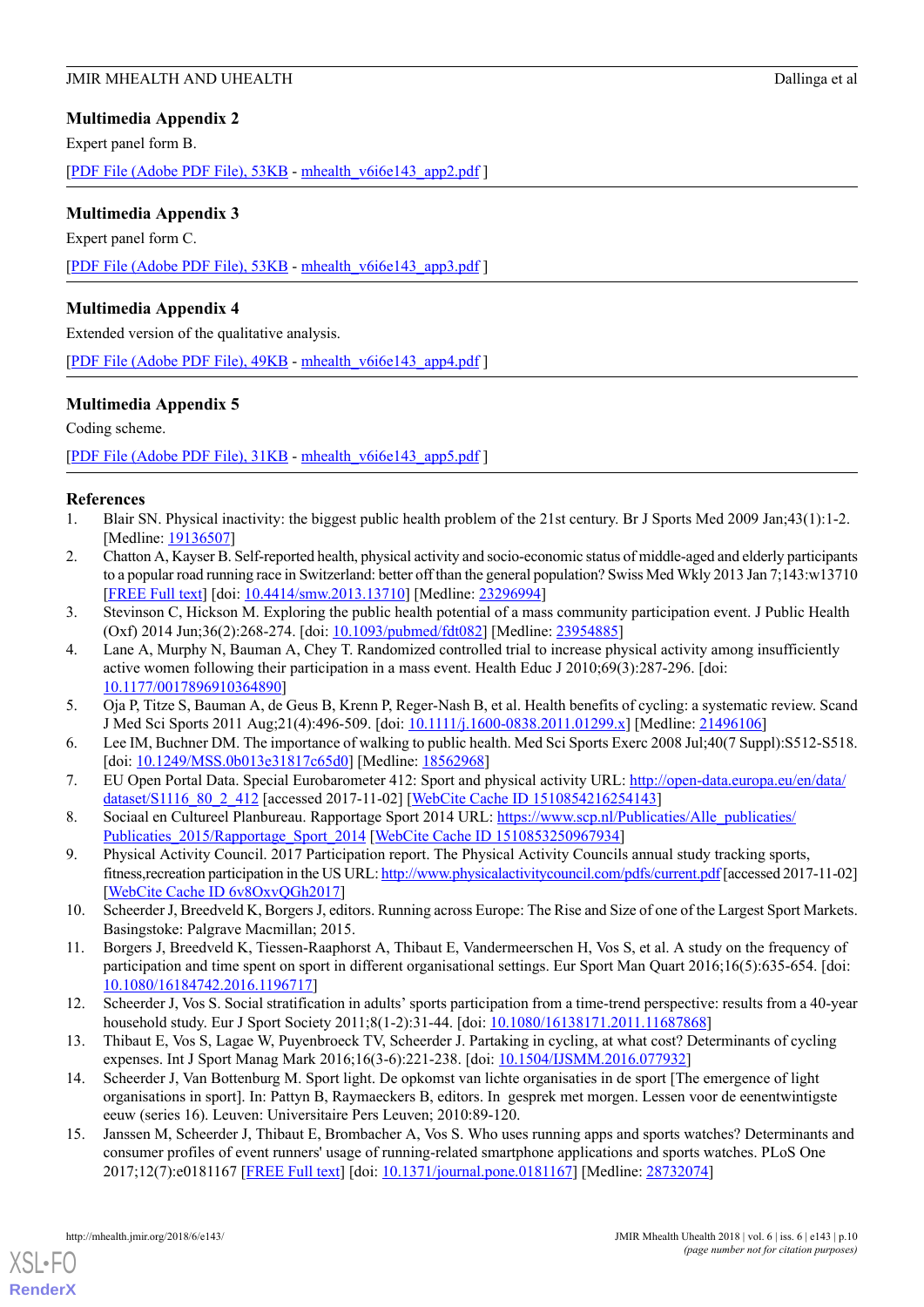- <span id="page-11-0"></span>16. Vos S, Janssen M, Goudsmit J, Bovens J, Stoof R, Lauwerijssen C. Creating light and personalised running experiences: an app development study. 2015 Presented at: European Sport Management Conference; September 9-12, 2015; Dublin, Ireland.
- <span id="page-11-1"></span>17. Vos S, Janssen M, Goudsmit J, Lauwerijssen C, Brombacher A. From problem to solution: developing a personalized smartphone application for recreational runners following a three-step design approach. Procedia Eng 2016;147:799-805. [doi: [10.1016/j.proeng.2016.06.311](http://dx.doi.org/10.1016/j.proeng.2016.06.311)]
- <span id="page-11-3"></span><span id="page-11-2"></span>18. Research2guidance. MHealth App Developer Economics 2016 URL: [https://research2guidance.com/r2g/](https://research2guidance.com/r2g/r2g-mHealth-App-Developer-Economics-2016.pdf) [r2g-mHealth-App-Developer-Economics-2016.pdf](https://research2guidance.com/r2g/r2g-mHealth-App-Developer-Economics-2016.pdf) [accessed 2018-03-01] [\[WebCite Cache ID 15198941679225542016\]](http://www.webcitation.org/15198941679225542016)
- 19. Iqvia. Patient adoption of mHealth. Use, evidence and remaining barriers to mainstream acceptance URL: [https://www.](https://www.iqvia.com/-/media/iqvia/pdfs/institute-reports/patient-adoption-of-mhealth.pdf?la=en&hash=B3ACFA8ADDB143F29EAC0C33D533BC5D7AABD689&_=1522998461519) [iqvia.com/-/media/iqvia/pdfs/institute-reports/patient-adoption-of-mhealth.](https://www.iqvia.com/-/media/iqvia/pdfs/institute-reports/patient-adoption-of-mhealth.pdf?la=en&hash=B3ACFA8ADDB143F29EAC0C33D533BC5D7AABD689&_=1522998461519) [pdf?la=en&hash=B3ACFA8ADDB143F29EAC0C33D533BC5D7AABD689&\\_=1522998461519](https://www.iqvia.com/-/media/iqvia/pdfs/institute-reports/patient-adoption-of-mhealth.pdf?la=en&hash=B3ACFA8ADDB143F29EAC0C33D533BC5D7AABD689&_=1522998461519) [accessed 2018-03-01]
- <span id="page-11-5"></span><span id="page-11-4"></span>20. Becker S, Miron-Shatz T, Schumacher N, Krocza J, Diamantidis C, Albrecht UV. mHealth 2.0: experiences, possibilities, and perspectives. JMIR Mhealth Uhealth 2014;2(2):e24 [[FREE Full text\]](http://mhealth.jmir.org/2014/2/e24/) [doi: [10.2196/mhealth.3328\]](http://dx.doi.org/10.2196/mhealth.3328) [Medline: [25099752](http://www.ncbi.nlm.nih.gov/entrez/query.fcgi?cmd=Retrieve&db=PubMed&list_uids=25099752&dopt=Abstract)]
- <span id="page-11-6"></span>21. Dallinga JM, Mennes M, Alpay L, Bijwaard H, Baart de la Faille-Deutekom M. App use, physical activity and healthy lifestyle: a cross sectional study. BMC Public Health 2015;15:833 [\[FREE Full text\]](http://bmcpublichealth.biomedcentral.com/articles/10.1186/s12889-015-2165-8) [doi: [10.1186/s12889-015-2165-8\]](http://dx.doi.org/10.1186/s12889-015-2165-8) [Medline: [26316060](http://www.ncbi.nlm.nih.gov/entrez/query.fcgi?cmd=Retrieve&db=PubMed&list_uids=26316060&dopt=Abstract)]
- 22. Strava. URL:<https://www.strava.com/login> [accessed 2017-11-16] [\[WebCite Cache ID 1510837076896837\]](http://www.webcitation.org/1510837076896837)
- <span id="page-11-7"></span>23. West LR. Strava: challenge yourself to greater heights in physical activity/cycling and running. Br J Sports Med 2015;49(15):1024. [doi: [10.1136/bjsports-2015-094899](http://dx.doi.org/10.1136/bjsports-2015-094899)] [Medline: [25964665](http://www.ncbi.nlm.nih.gov/entrez/query.fcgi?cmd=Retrieve&db=PubMed&list_uids=25964665&dopt=Abstract)]
- <span id="page-11-8"></span>24. Stragier J, Vanden Abeele M, Mechant P, De Marez L. Understanding persistence in the use of online fitness communities: comparing novice and experienced users. Comput Human Behav 2016;64(12):34-42. [doi: [10.1016/j.chb.2016.06.013](http://dx.doi.org/10.1016/j.chb.2016.06.013)]
- <span id="page-11-9"></span>25. Foster C, Richards J, Thorogood M, Hillsdon M. Remote and web 2.0 interventions for promoting physical activity. Cochrane Database Syst Rev 2013 Sep 30;9:CD010395 [\[FREE Full text\]](http://onlinelibrary.wiley.com/doi/10.1002/14651858.CD010395.pub2/abstract?systemMessage=Wiley+Online+Library+will+be+disrupted+on+the+18th+October+from+10%3A00+BST+%2805%3A00+EDT%29+for+essential+maintenance+for+approximately+two+hours+as+we+make+upgrades+to+improve+our+services+to+you) [doi: [10.1002/14651858.CD010395.pub2](http://dx.doi.org/10.1002/14651858.CD010395.pub2)] [Medline: [24085594](http://www.ncbi.nlm.nih.gov/entrez/query.fcgi?cmd=Retrieve&db=PubMed&list_uids=24085594&dopt=Abstract)]
- 26. Direito A, Dale LP, Shields E, Dobson R, Whittaker R, Maddison R. Do physical activity and dietary smartphone applications incorporate evidence-based behaviour change techniques? BMC Public Health 2014;14:646 [[FREE Full text](http://www.biomedcentral.com/1471-2458/14/646)] [doi: [10.1186/1471-2458-14-646](http://dx.doi.org/10.1186/1471-2458-14-646)] [Medline: [24965805](http://www.ncbi.nlm.nih.gov/entrez/query.fcgi?cmd=Retrieve&db=PubMed&list_uids=24965805&dopt=Abstract)]
- <span id="page-11-11"></span>27. Middelweerd A, Mollee JS, van der Wal CN, Brug J, Te Velde SJ. Apps to promote physical activity among adults: a review and content analysis. Int J Behav Nutr Phys Act 2014;11:97 [[FREE Full text\]](http://www.ijbnpa.org/content/11//97) [doi: [10.1186/s12966-014-0097-9\]](http://dx.doi.org/10.1186/s12966-014-0097-9) [Medline: [25059981](http://www.ncbi.nlm.nih.gov/entrez/query.fcgi?cmd=Retrieve&db=PubMed&list_uids=25059981&dopt=Abstract)]
- <span id="page-11-19"></span><span id="page-11-10"></span>28. Dute DJ, Bemelmans WJ, Breda J. Using mobile apps to promote a healthy lifestyle among adolescents and students: a review of the theoretical basis and lessons learned. JMIR Mhealth Uhealth 2016 May 5;4(2):e39 [[FREE Full text\]](http://mhealth.jmir.org/2016/2/e39/) [doi: [10.2196/mhealth.3559](http://dx.doi.org/10.2196/mhealth.3559)] [Medline: [27150850](http://www.ncbi.nlm.nih.gov/entrez/query.fcgi?cmd=Retrieve&db=PubMed&list_uids=27150850&dopt=Abstract)]
- <span id="page-11-12"></span>29. Abraham C, Michie S. A taxonomy of behavior change techniques used in interventions. Health Psychol 2008 May;27(3):379-387. [doi: [10.1037/0278-6133.27.3.379\]](http://dx.doi.org/10.1037/0278-6133.27.3.379) [Medline: [18624603\]](http://www.ncbi.nlm.nih.gov/entrez/query.fcgi?cmd=Retrieve&db=PubMed&list_uids=18624603&dopt=Abstract)
- 30. Belmon LS, Middelweerd A, Te Velde SJ, Brug J. Dutch young adults ratings of behavior change techniques applied in mobile phone apps to promote physical activity: a cross-sectional survey. JMIR Mhealth Uhealth 2015 Nov 12;3(4):e103 [[FREE Full text](http://mhealth.jmir.org/2015/4/e103/)] [doi: [10.2196/mhealth.4383\]](http://dx.doi.org/10.2196/mhealth.4383) [Medline: [26563744](http://www.ncbi.nlm.nih.gov/entrez/query.fcgi?cmd=Retrieve&db=PubMed&list_uids=26563744&dopt=Abstract)]
- <span id="page-11-13"></span>31. West JH, Hall PC, Hanson CL, Barnes MD, Giraud-Carrier C, Barrett J. There's an app for that: content analysis of paid health and fitness apps. J Med Internet Res 2012;14(3):e72 [\[FREE Full text\]](http://www.jmir.org/2012/3/e72/) [doi: [10.2196/jmir.1977\]](http://dx.doi.org/10.2196/jmir.1977) [Medline: [22584372](http://www.ncbi.nlm.nih.gov/entrez/query.fcgi?cmd=Retrieve&db=PubMed&list_uids=22584372&dopt=Abstract)]
- <span id="page-11-14"></span>32. Higgins JP. Smartphone applications for patients' health and fitness. Am J Med 2016 Jan;129(1):11-19. [doi: [10.1016/j.amjmed.2015.05.038\]](http://dx.doi.org/10.1016/j.amjmed.2015.05.038) [Medline: [26091764\]](http://www.ncbi.nlm.nih.gov/entrez/query.fcgi?cmd=Retrieve&db=PubMed&list_uids=26091764&dopt=Abstract)
- <span id="page-11-15"></span>33. Cowan LT, Van Wagenen SA, Brown BA, Hedin RJ, Seino-Stephan Y, Hall PC, et al. Apps of steel: are exercise apps providing consumers with realistic expectations?: a content analysis of exercise apps for presence of behavior change theory. Health Educ Behav 2013 Apr;40(2):133-139. [doi: [10.1177/1090198112452126](http://dx.doi.org/10.1177/1090198112452126)] [Medline: [22991048\]](http://www.ncbi.nlm.nih.gov/entrez/query.fcgi?cmd=Retrieve&db=PubMed&list_uids=22991048&dopt=Abstract)
- <span id="page-11-16"></span>34. Lister C, West JH, Cannon B, Sax T, Brodegard D. Just a fad? Gamification in health and fitness apps. JMIR Serious Games 2014;2(2):e9 [[FREE Full text](http://games.jmir.org/2014/2/e9/)] [doi: [10.2196/games.3413\]](http://dx.doi.org/10.2196/games.3413) [Medline: [25654660\]](http://www.ncbi.nlm.nih.gov/entrez/query.fcgi?cmd=Retrieve&db=PubMed&list_uids=25654660&dopt=Abstract)
- <span id="page-11-17"></span>35. Stoyanov SR, Hides L, Kavanagh DJ, Zelenko O, Tjondronegoro D, Mani M. Mobile app rating scale: a new tool for assessing the quality of health mobile apps. JMIR Mhealth Uhealth 2015;3(1):e27 [\[FREE Full text\]](http://mhealth.jmir.org/2015/1/e27/) [doi: [10.2196/mhealth.3422](http://dx.doi.org/10.2196/mhealth.3422)] [Medline: [25760773](http://www.ncbi.nlm.nih.gov/entrez/query.fcgi?cmd=Retrieve&db=PubMed&list_uids=25760773&dopt=Abstract)]
- <span id="page-11-18"></span>36. Guo Y, Bian J, Leavitt T, Vincent HK, Vander Zalm L, Teurlings TL, et al. Assessing the quality of mobile exercise apps based on the American College of Sports Medicine guidelines: a reliable and valid scoring instrument. J Med Internet Res 2017 Mar 7;19(3):e67 [[FREE Full text](http://www.jmir.org/2017/3/e67/)] [doi: [10.2196/jmir.6976](http://dx.doi.org/10.2196/jmir.6976)] [Medline: [28270378\]](http://www.ncbi.nlm.nih.gov/entrez/query.fcgi?cmd=Retrieve&db=PubMed&list_uids=28270378&dopt=Abstract)
- 37. Bardus M, van Beurden SB, Smith JR, Abraham C. A review and content analysis of engagement, functionality, aesthetics, information quality, and change techniques in the most popular commercial apps for weight management. Int J Behav Nutr Phys Act 2016 Mar 10;13:35 [\[FREE Full text\]](https://ijbnpa.biomedcentral.com/articles/10.1186/s12966-016-0359-9) [doi: [10.1186/s12966-016-0359-9\]](http://dx.doi.org/10.1186/s12966-016-0359-9) [Medline: [26964880\]](http://www.ncbi.nlm.nih.gov/entrez/query.fcgi?cmd=Retrieve&db=PubMed&list_uids=26964880&dopt=Abstract)
- 38. Olla P, Shimskey C. mHealth taxonomy: a literature survey of mobile health applications. Health Technol 2015;4(4):299-308. [doi: [10.1007/s12553-014-0093-8](http://dx.doi.org/10.1007/s12553-014-0093-8)]